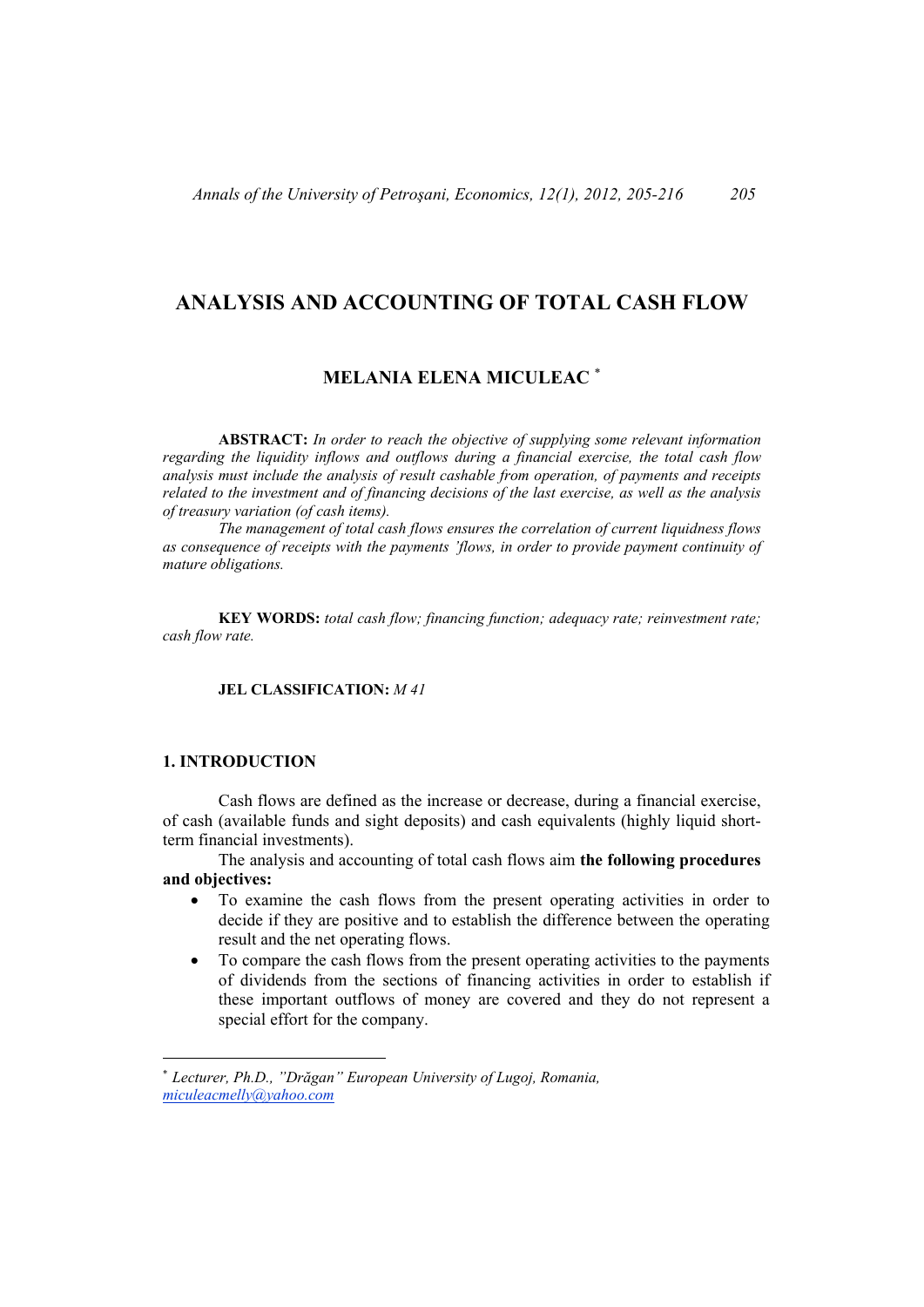- To examine the investment activity, which has an important informational value, in order to see if the company enlarges or not its activity and what parts are aimed at enlargement or contraction.
- On the basis of the investment activity analysis, it is examined the section regarding the financing in order to analyse the way in which the company finances its enlargement or if it does not enlarge, the way in which it reduces the debts related to financing.
- Finally, it is important to establish the consequences of the nonmonetary investment and financing operations on the cash flows. This kind of operations do not involve effective inflows or outflows of financial means, but they refer to fixed assets, long-term debts or equity capitals and may consist in replacing a fixed asset with a long-term debt or the payment of a debt by capitalization issue (Lala – Popa & Miculeac, 2012).

## **2. ANALYSIS OF CASH FLOWS RELATIVE TO THE OPERATING ACTIVITY**

Total cash flows are made on the basis of the company's three main activities: operation, investment and financing.

 In order to build the net cash flow generated by the operating activities, the international practice has defined two methods: **the indirect method and the direct method**, the difference between the two methods consisting in the way the flows related to the operating activity are defined (Palepu et al., 2010).

**The indirect method** which operates, theoretically, with information of engagement accounting, consists in adjusting the exercise's gross result:

 - with the expenditure and non-monetary revenues (amortizations, provisions, exchange rate differences, postponed taxes, un allotted profits of associate companies and minority interests);

- with the variation of stocks and operating debts, respectively with the variation of the need of net circulating funds (asset and liability items involving the postponing of cashing and payments);

- with items of revenues and expenditure which are taken into consideration when determining the cash flows from the investment and financing activities (not to double the effects).

 Through the indirect method, the cash flow related to the operating activity is defined as it follows:

Exercise's gross result

- + Depreciation expenses (amortizations and provisions)
- Depreciation revenues (amortizations and provisions)
- + Expenses regarding postponed taxes
- Expenses and revenues from exchange rate conversion and differences
- Result from the sale of fixed assets
- Result from the transfer of investment securities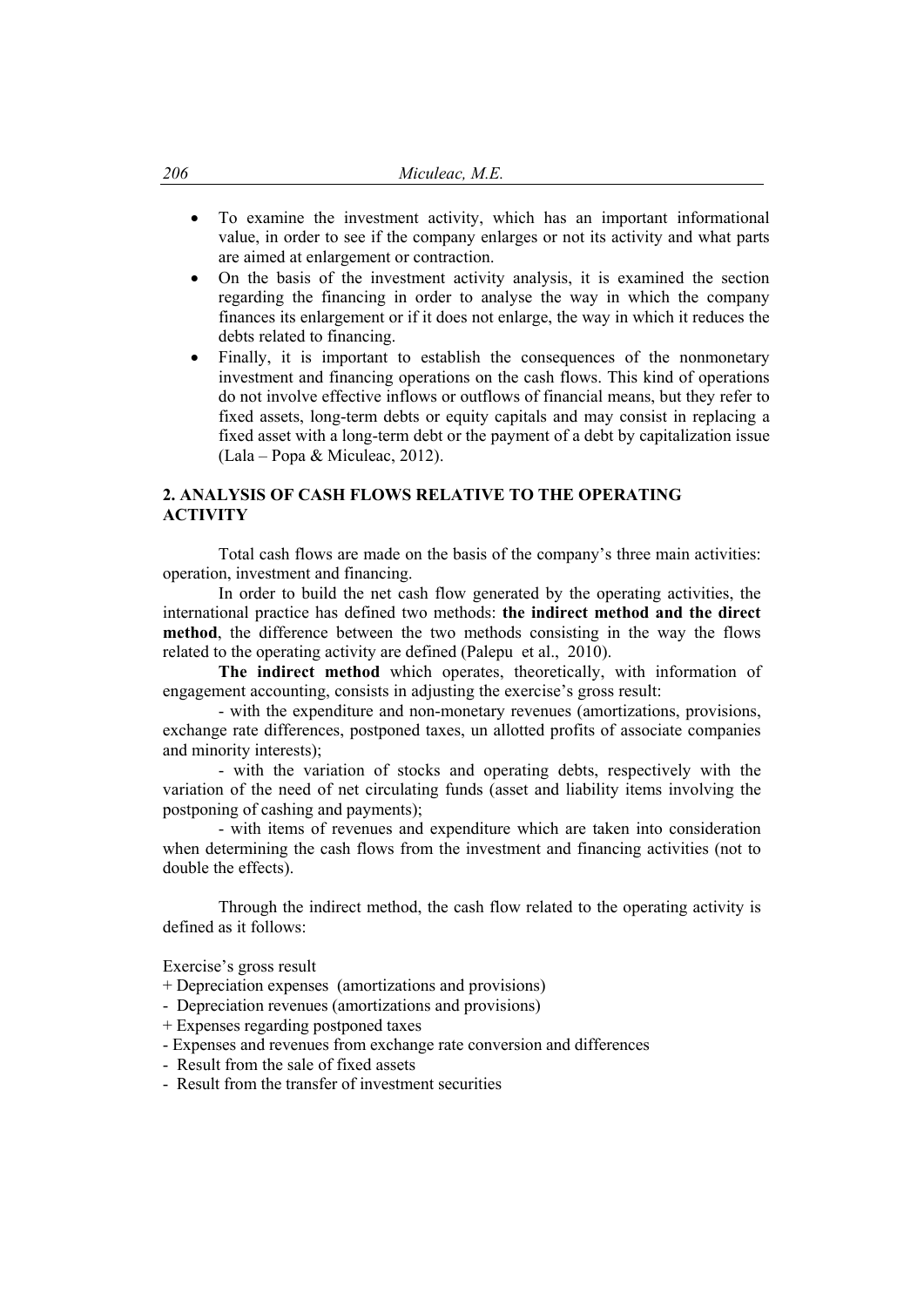- Revenues from subsidies for investments (calculated)
- + Cashed interests and dividends
- Paid interests and dividends
- Extraordinary expenses and revenues not related to operation
- Variation of stocks
- Variation of debts
- + Variation of suppliers and other non financial short-term debts
- Payments regarding the tax on profit

### = **Net cash flow resulted from operating activities**

Because **the direct method** operates only with receipts and payments-like information, the net cash flow generated by operating activities will be calculated as difference between receipts and payments registered during the period, reflected into the available funds account.

According to direct method, the cash flows related to operating activities include:

- receipts from clients coming from the sale of goods, execution of works and supply of services;
- payments to suppliers of goods and services;
- payments as wages and other operating activities to and in the name of employees;
- receipts from royalties, commissions, fees and other revenues;
- payments regarding taxes, duties and other needs operation-related;
- paid or cashed interests and dividends;
- payments or refunding of tax on profit, if they cannot be identified specifically with the investment or financing activities;
- payments and receipts regarding expenses, respectively extraordinary revenues operation-related.

International Financial Reporting Standards treats differently the financial flows resulted from interests and dividends and their classification into one or another activity category. (Greuning et al., 2011)

The net operating cash flow (FNE) can be met in one of the following two situations:

a) FNE  $> 0$ , a positive operating cash flow means that the receipts exceed the payments related to the operating activity and there will be an excess of liquidity, which represents the source of value creation from the main object of activity.

b)  $FNE < 0$ , a negative operating cash flow means that the receipts are exceeded by the payments related to the operating activity and there will be a lack of liquidity.

A series of operating cash flow rates can be built a in order to see if it fits the company's needs.

**1. The operating cash flow adequacy rate (RA<sub>FNE</sub>) shows its capacity to** cover the cash needs resulted from the financing and investment activity  $(N_{FI})$ .

There are two possibilities of calculation: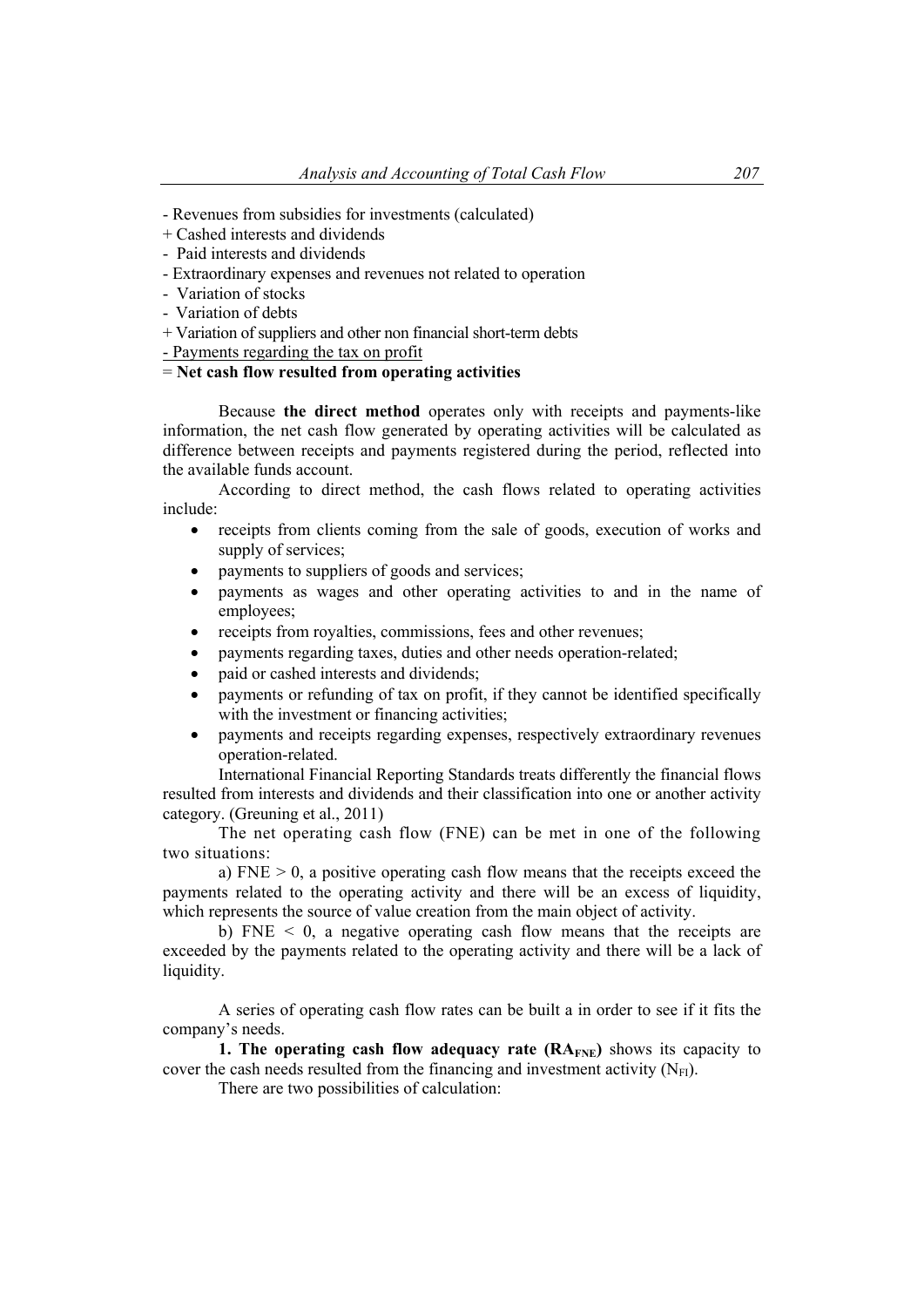a) For one financial exercise:

$$
RA_{FNE} = \frac{FNE}{N_{FI}} \qquad (1)
$$

- If  $RA_{FNE} > 1$ , then during that period the cash flows cover all the cash needs from the financing and investment activity, (including the repartition of dividends), at the end of that period the company registering an excess of cash above its needs. In this case new opportunities must be found to invest or place the money. The optimum level of the indicator would be exactly 1, a deviation of +10% being considered still normal. Above it appears the problem of using the cash in excess.
- If  $RA_{FNE}$  < 1, then during that period the cash flows do not cover all the cash needs from the financing and investment activity. In this case it must find new sources of mobilization. It is a normal situation to launch on a market. From this reason it is monitored for several years.

b) For 5 consecutive years:

$$
RA_{FNE} = \frac{\sum_{t=1}^{n} FNE_{t}}{\sum_{t=1}^{n} N_{FI_{t}}} \qquad (2)
$$

This rate must be necessarily bigger or equal to 1. The previous condition is necessary but not sufficient, because the elements' dynamics must be monitored:

- If individual rates improve in time, then the indicator is considered to reflect a favorable situation for the company.
- If rates worsen in time, then the indicator is considered to reflect an unfavorable situation for the company.

**2. The operating cash flow reinvestment rate**  $(RR_{FNE})$  **shows how much of** the operating cash flow is reinvested (INVT) during a financial exercise.

$$
RR_{FNE} = \frac{FNEc_t}{INVT_t}
$$
 (3)

where:

*FNEc*, - operating cash flow for period t, corrected with the tax on profit and dividends (sums which are deducted);

*INVT*, - investments done in period t, consisting in fixed assets and equipment with additional stocks related to them.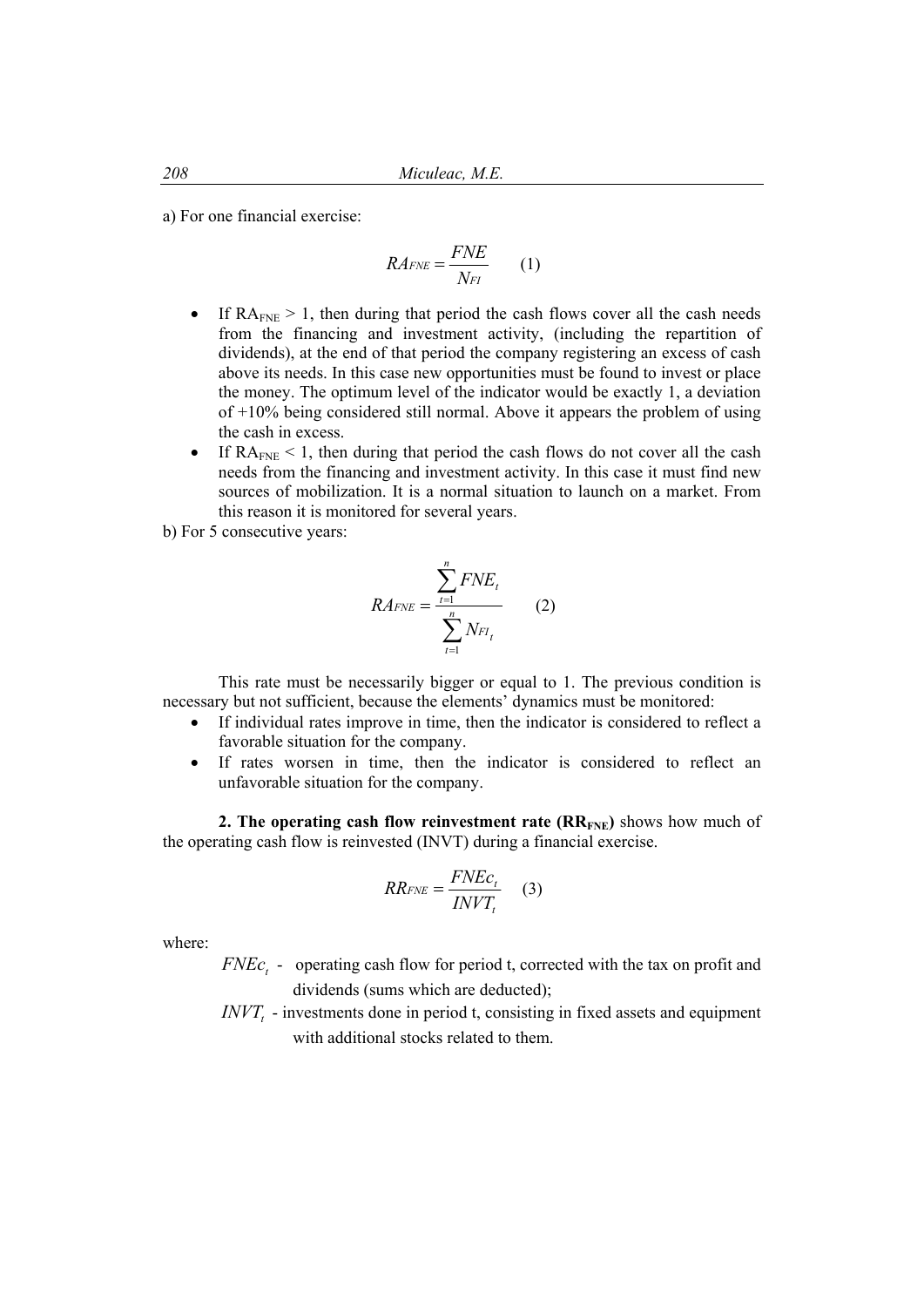**3. The operating cash flow rate**  $(R_{\text{FNE}})$ **, shows its position in total cash flows.** If all cash flows are positive, then it shows the weight in total, having a meaning only when the total cash flow and the operation cash flow are positive.

$$
R_{FNE} = \frac{FNE}{FN} = \frac{FNE}{FNE + FNI + FNF}
$$
(4)

and if  $FNE > 0$ ,  $FNI > 0$ ,  $FNF > 0$  then:

$$
\text{FNE } \% = \frac{FNE}{FN} \qquad (5)
$$

- If  $R_{FNF} > 1$ , then it means that the operating activity is consumed by the other activities, the activity with the highest consumption having to be identified.
- If  $R_{\text{FNE}}$  < 1 there are two situations:

- if all flows are positive, then the indicator shows the weight of operation in total, being advisable to be bigger then 75%;

- if all total flows are positive, but there are negative flows (from financing or investment), there must be considered again what generates each flow.

In order to avoid distortions and sometimes the impossibility of calculation, respectively to catch all the situations, it is advisable to analyze them in absolute values on activities:

$$
FN = FNE + FNI + FNF
$$
 (6)

#### **3. CASH FLOW ANALYSIS RELATED TO THE INVESTMENT ACTIVITY**

**The investment function** measures the company's investment effort, at the level of internal growth (buy or sale of corporeal and non-corporeal fixed assets), as well as at the level of external growth (financial fixed assets) ( Brealey et al., 2006).

Cash flows generated from investment activities (FNI) include:

- payments regarding the acquisition of fixed assets;
- receipts coming from the sale of fixed assets;
- cashed interests, as well as cashed dividends;
- debts variations related to investment operations;
- extraordinary revenues and expenses related to the investment activity.

The net cash flow from investment activities (FNI) can be found in the following situations:

a)  $FNI > 0$ , case in which cash is generated from the investment activities, cash which can be used to finance the other activities. The situation is abnormal if their size is considerable and it is not compensated by investments.

b)  $FNI < 0$ , case valid especially in the periods when there are made massive investments.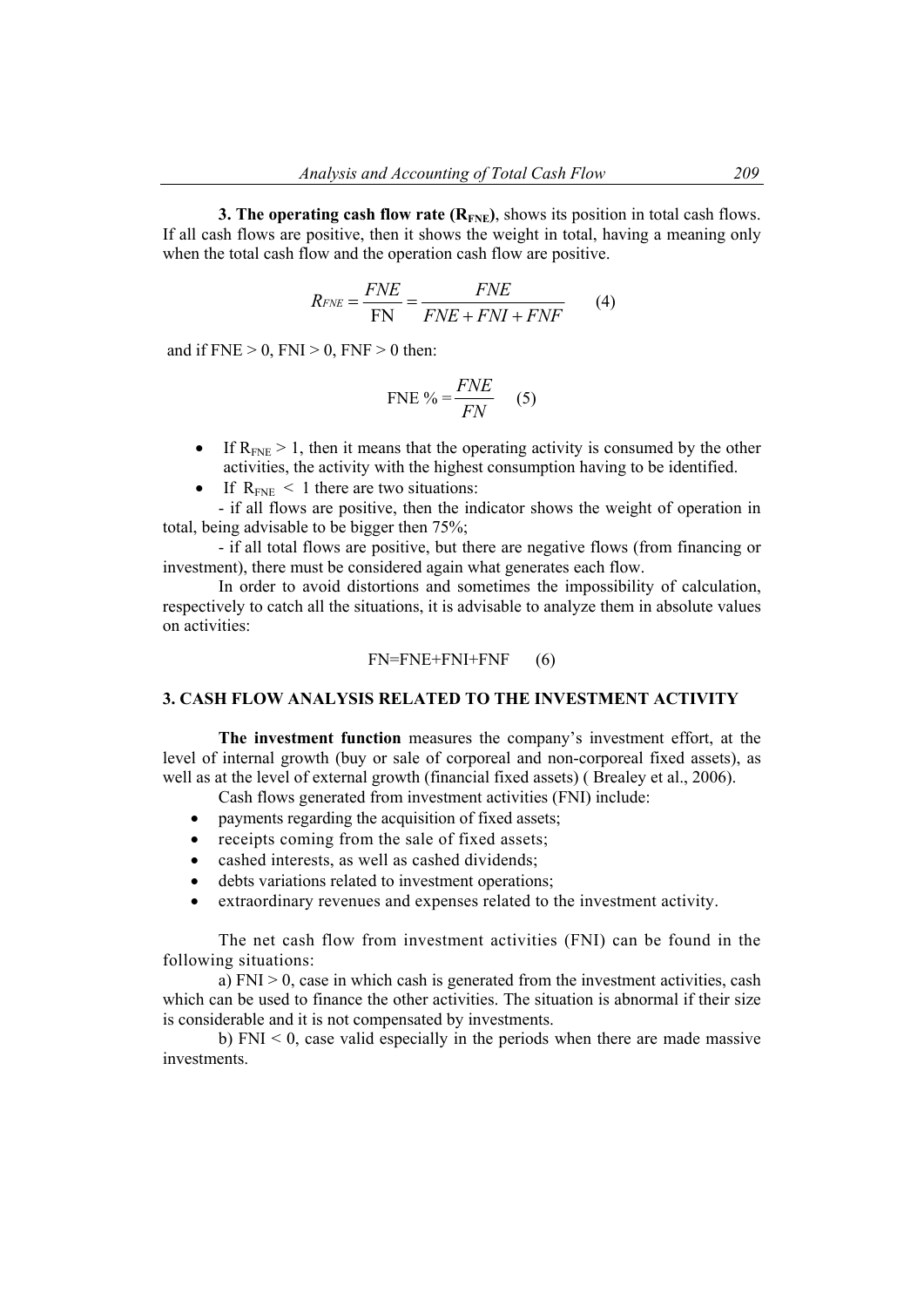In this case we can build the **cash flow rate from the investment activity**   $(R<sub>FNI</sub>)$  which shows its position in total cash flows. If all cash flows are positive, then it shows the weight in total. It has a meaning only when the total cash flow as well as the investment cash flow are positive.

$$
R_{FNI} = \frac{FNI}{FN} = \frac{FNI}{FNE + FNI + FNF}
$$
(7)

and if  $FNE > 0$ ,  $FNI > 0$ ,  $FNF > 0$ , then:

$$
\text{FNI } \% = \frac{FNI}{FN} \qquad (8)
$$

- If  $R_{\text{FNI}} > 1$ , then it means that the investment supplies cash which is consumed by the other activities, the activity with the highest consumption having to be identified, the situation being abnormal.
- If  $R_{\text{FNI}} < 1$ , there are two situations:

- if all flows are positive, then the indicator shows the weight of the investment activity in total, being advisable not to be bigger then 25%;

- if all total flows are positive, but there are negative flows (from operation or financing), there must be considered again what effect generates each flow.

In order to catch all the possible situations, it is advisable to analyze them in absolute values on activities.

#### **4. CASH FLOW ANALYSIS RELATED TO THE FINANCING ACTIVITY**

**The financing function** emphasizes the financing sources to which the company applied in order to cover the fund needs (capital growth through contribution in cash or loan contracting), as well as the cash outflows related to getting these sources (payment of interests and dividends).

The cash flows generated by the financing activities (FNF) refer to:

- receipts from the issue of shares and other instruments of equity capital;
- payments to shareholders for buying or redemption of company's shares, that is payments regarding the reduction of issued capital;
- receipts coming from loans from the issue of bonds, credit, mortgage loan and other short or long-term loans;
- payments regarding the reimbursement of loans and bonds regarding to operations of financial leasing;
- paid dividends and interests;
- variation of debts referring to financing operations;
- extraordinary revenues and expenses related to financing.

The net cash flow from financing activities (FNF) can be met in the following situations: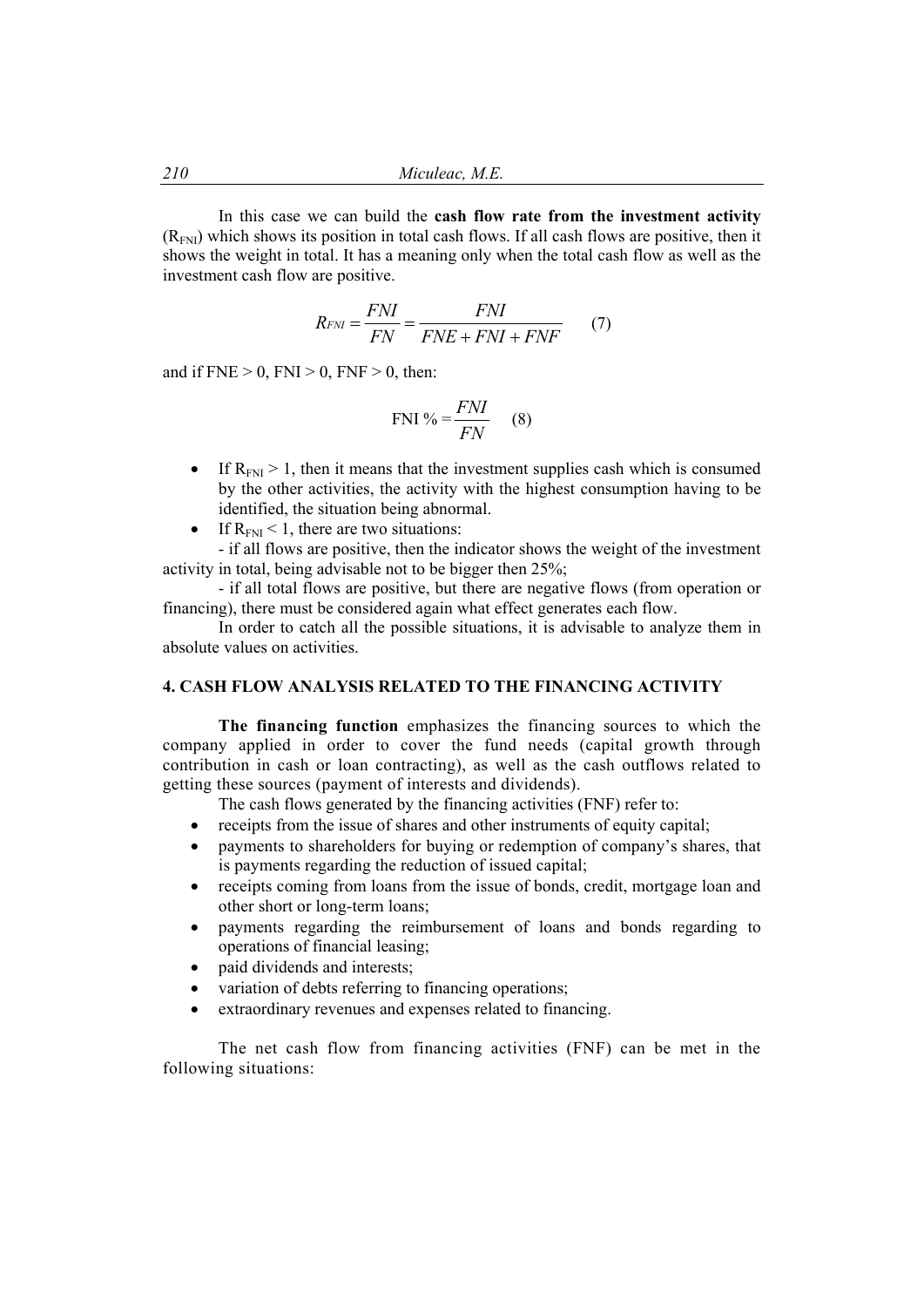a) FNF  $> 0$ , case in which cash is generated from the financing activities, cash which can be used to finance the other activities. The situation is normal if it is done when there is an increase of equity capital items. Taking medium or long-term loans is not abnormal, when they connect with the needs of cash from the investment activity, respectively they benefit of the leverage effect.

 b) FNF < 0, case valid especially in the periods when credits are reimbursed, interests and taxes are paid massively, dividends are distributed. The situation is not necessarily negative.

A series of cash flow rates from the financing activity can be built in order to see if it fits the company's needs.

**1. The financing cash flow adequacy rate (RA<sub>FNF</sub>) shows its capacity to** cover the needs resulted from the other activities  $(N_{AC})$ .

There are two possibilities of calculation:

a) For one financial exercise:

$$
RA_{FNF} = \frac{FNF}{N_{AC}} \quad (9)
$$

- If RAFNF  $> 1$ , then during that period the cash flows cover all the cash needs, including the repartition of dividends, at the end of the period the company registering an excess of cash coming from this activity above its needs. In this case new opportunities must be found to invest or place the money. The optimum level of the indicator would be exactly 1, a deviation of  $+5\%$  being considered still normal. Above it appears the problem of sizing accordingly the resources compared to the needs.
- If  $RA_{FNF}$  < 1, then during that period the cash flows do not cover all the cash needs from the financing and investment activity. In this case it must find new sources of mobilization. It is a normal situation to launch on a market. From this reason it is monitored for several years.

b) It is calculated for 5 consecutive years too. This rate must necessarily be bigger or equal to the unit.

**2. The financing cash flow reinvestment rate (RR<sub>FNF</sub>) shows how much of** the financing cash flow is reinvested (INVT) during a financial exercise.

$$
RR_{FNF} = \frac{FNFc_t}{INVT_t} \quad (10)
$$

where:

- $FNFc_t$  financing cash flow for period t, corrected with the tax on profit and dividends (sums which are deducted);
- *INVT*, investments done in period t, consisting in fixed assets and equipment with additional stocks related to them.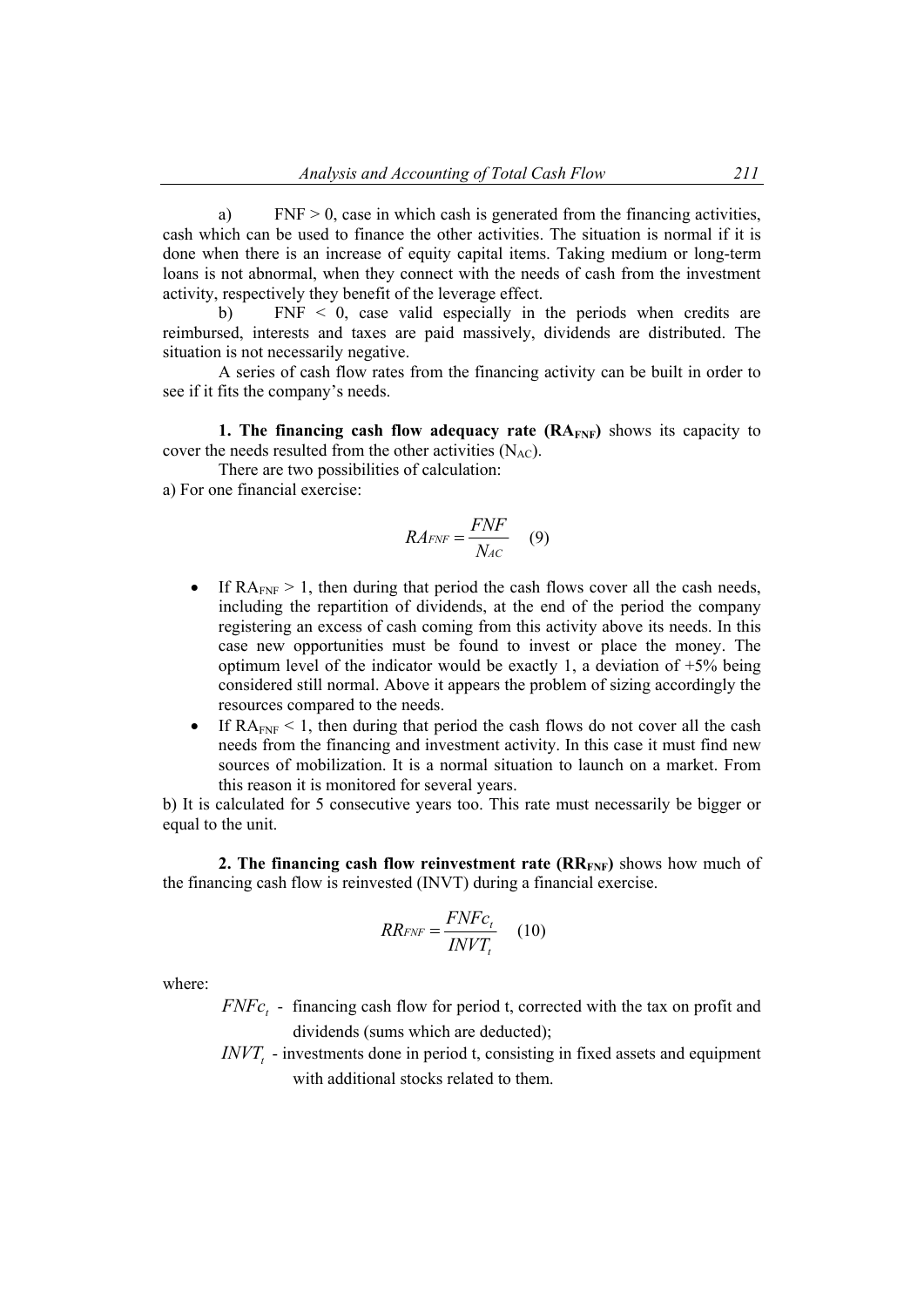**3. The financing cash flow rate (R<sub>FNF</sub>)**, shows its position in total cash flows. If all cash flows are positive, then it shows the weight in total. It has a meaning only when the total cash flow and the financing cash flow are positive

$$
R_{FNF} = \frac{FNF}{FN} = \frac{FNF}{FNE + FNI + FNF}
$$
(11)

and if  $FNE > 0$ ,  $FNF > 0$ ,  $FNI > 0$ , then:

$$
\text{FNF\%} = \frac{FNF}{FN} \qquad (12)
$$

- If  $R_{\text{FNF}} > 1$ , then it means that the financing activity is consumed by the other activities, the activity with the highest consumption having to be identified.
- If  $R_{\text{FNF}} < 1$ , there are two situations:

- if all flows are positive, then the indicator shows the weight of financing activity in total, being advisable not to be bigger then 25%;

- if all total flows are positive, but there are negative flows (from operation or investment), there must be considered again what generates each flow.

In order to avoid distortions and sometimes the impossibility of calculation, respectively to catch all the situations, it is advisable to analyze them in absolute values on activities.

#### **5. ANALYSIS END ACCOUNTING OF TOTAL CASH FLOWS**

We have previously mentioned that total cash flows are formed on the basis of the three activities: operation, investment and financing. In some situations, there can be flows with extraordinary feature, which also must be taken into consideration. They are not normal flows. They should not exist, but because of some aleatory activities they can interfere and distort the cash flows. (Emery et al., 2004).

Total cash flows are formed on activities according to the following table:

| Table 1. Constitution of total cash flows according to direct method |  |  |  |  |  |
|----------------------------------------------------------------------|--|--|--|--|--|
| - simplified scheme                                                  |  |  |  |  |  |

| <b>SPECIFICATION</b>                             | Symbol and Formula |  |  |
|--------------------------------------------------|--------------------|--|--|
| Receipts related to the operating activity       | Ie                 |  |  |
| Payments related to the operating activity       | Ee                 |  |  |
| ICASH FLOW FROM THE OPERATING ACTIVITY           | $FNE = Ie - Ee$    |  |  |
| Cash inflows related to the investment activity  | Ιi                 |  |  |
| Cash outflows related to the investment activity | Ei                 |  |  |
| ICASH FLOW FROM THE INVESTMENT ACTIVITY          | $FNI = Ii - Ei$    |  |  |
| Cash inflows related to the financing activity   | Īf                 |  |  |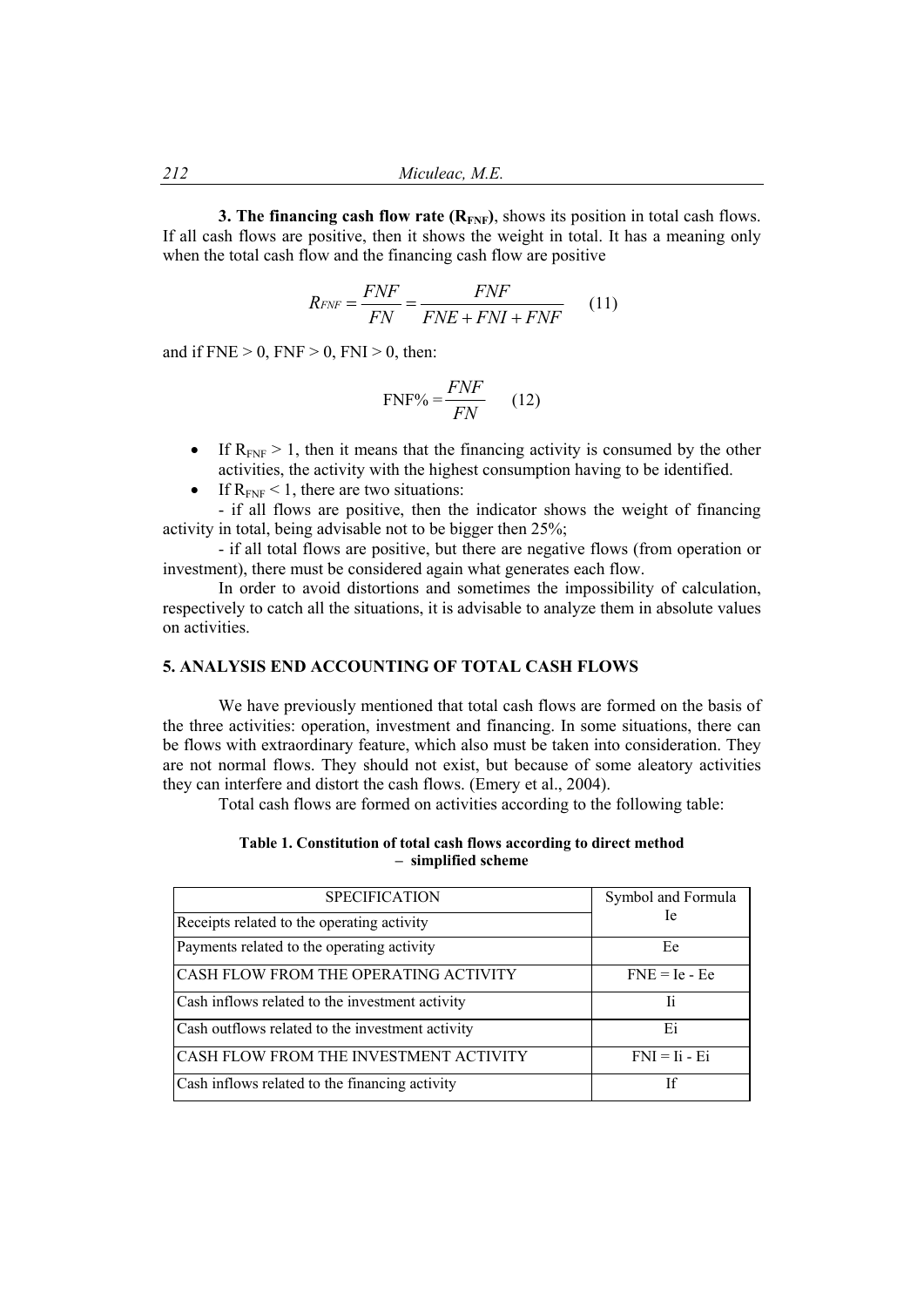| Cash outflows related to the financing activity   | Ef                                |
|---------------------------------------------------|-----------------------------------|
| CASH FLOW FROM THE FINANCING ACTIVITY             | $FNF = If -Ef$                    |
| Cash inflows related to extraordinary activities  | Ix                                |
| Cash outflows related to extraordinary activities | Ex                                |
| CASH FLOW FROM EXTRAORDINARY ACTIVITIES           | $FNX = IX - Ex$                   |
| Total cash inflows                                | $FI = Je + Ii + If + Ix$          |
| Total cash outflows                               | $FE = Ee + Ei + Ef + Ex$          |
| <b>TOTAL CASH FLOW</b>                            | $FN = FNE + FNI +$<br>$FNF + FNX$ |

On the basis of cash flows the company's available funds are formed. There are two situations:

 a) The company does not have treasury credits, and in this case the available funds at the end of the period (DBf) are given by the available funds from the beginning (DBi) to which the cash flow  $(FN)$  is added:

$$
DBf = DBi + FI - FE = Dbi + FN \tag{13}
$$

therefore

$$
FN = DBf - DBi = \Delta DB \tag{14}
$$

b) The company starts with a treasury deficit, that is it has treasury credits (passive treasury TP). In this case, the available funds at the end of the period are given by the available funds from the beginning to which the cash flow is added:

$$
DBf = DBi - TP + FI - FE = DBi + FN - TP \qquad (15)
$$

therefore

$$
FN - TP = DBf - DBi = \Delta DB \tag{16}
$$

Available funds and treasury operations are formed according to the following table:

| Table 2. Constitution of available funds and treasury operations |  |  |
|------------------------------------------------------------------|--|--|
|                                                                  |  |  |

| <b>SPECIFICATION</b>                                   | SYMBOL and FORMULA              |  |  |
|--------------------------------------------------------|---------------------------------|--|--|
| Available funds at the beginning of the period         | DBi                             |  |  |
| Short-term bank credits at the beginning of the period | <b>CBTSi</b>                    |  |  |
| Cash flow                                              | $FN = FNE + FNI + FNF + FNX$    |  |  |
| Current bank credits at the end of the period          | <b>CBTSf</b>                    |  |  |
| Available funds at the end of the period               | $DBf = DBi + FN + \Lambda CBTS$ |  |  |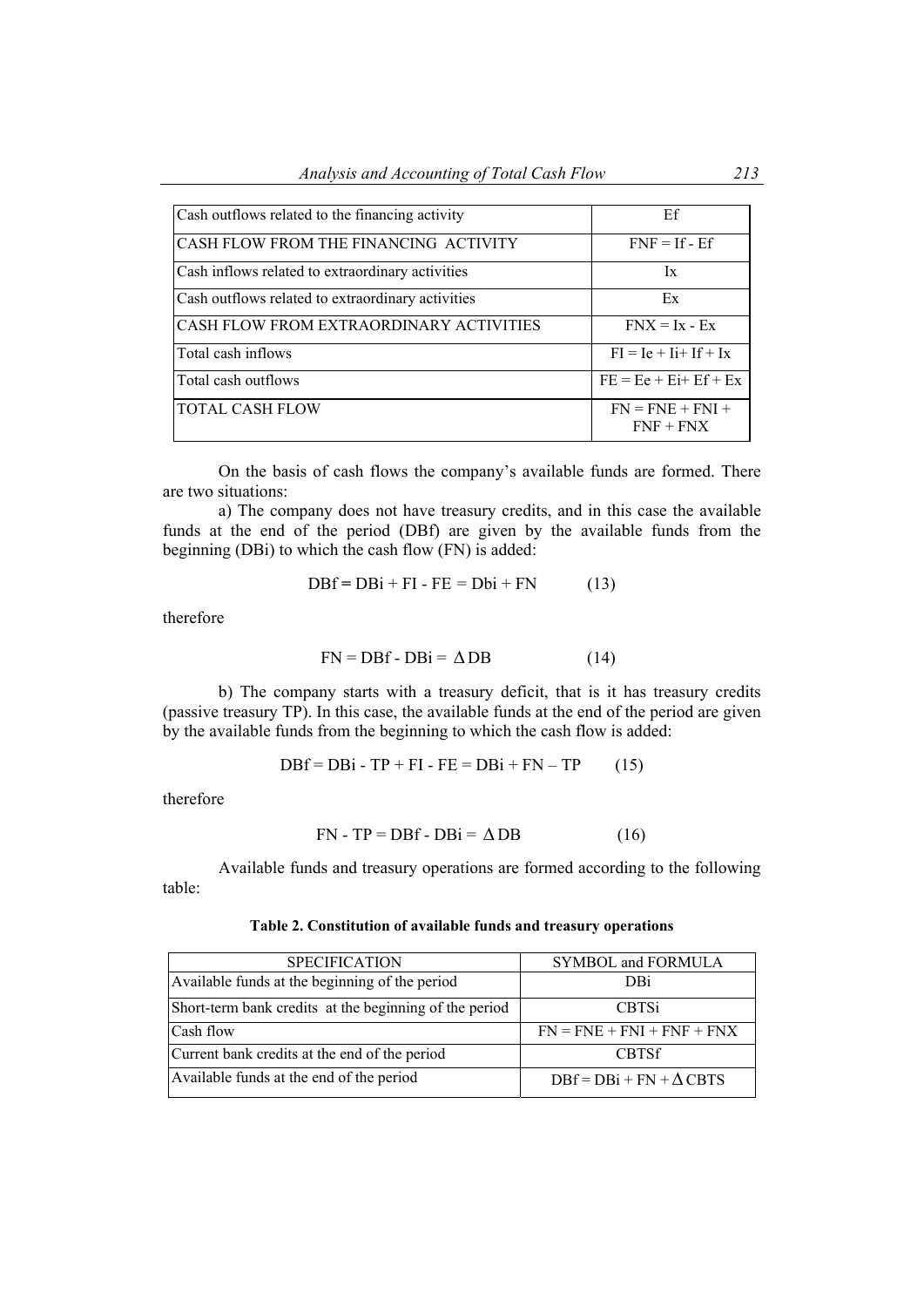The cash flows are considered to be sufficient if they generate available funds at the end of the period so that the net treasury is positive.

 In my opinion, in order to make the analysis of total cash flow, the following aspects must be taken into consideration:

1. The analysis of total cash flow level;

2. The analysis of total cash flow dynamics;

3. The analysis of total cash flow structure.

### **1. The analysis of total cash flow level can be done on the basis of several criteria of comparison:**

- The level of total cash flow is adequate as long as:
	- it is positive, the receipts being bigger than the payments ( $FN > 0$ ;  $FI > FE$ );

- it generates more available funds at the end of the management period than at its beginning (DBf > DBi ;  $\Delta \text{Db} > 0$ );

- it ensures a net positive treasury (TN > 0) and in growth ( $\Delta$ TN > 0);
- it covers the possible deficits of initial treasury.
- The size of the cash flow may be a sign for the company's future needs.

### **2. The analysis of total cash flow dynamics**

The conditions that must be obeyed in order to ensure a maximum efficiency

are: a)  $\Delta$ FN > 0;  $\Delta$ FI > 0;  $\Delta$ FE < 0 b)  $I_{FN} > 1; I_{FI} > I_{FE}$ 

## **3. The analysis of total cash flow structure is done on constitutive items, there being two possibilities:**

 If all cash flows are positive, by reporting each item to the total cash flow we get its composition:

$$
\frac{FNE + FNI + FNF + FNX}{FN} = \frac{FNE}{FN} + \frac{FNI}{FN} + \frac{FNF}{FN} + \frac{FNX}{FN} =
$$
  
= FNE% + FNI% + FNF% + FNX% = 100% (17)

 Operating cash flows should have the majority, and the extraordinary ones should not exist.

 If not all cash flows are positive, then the structure can be calculated on constitutive items:

a) On types of inflows: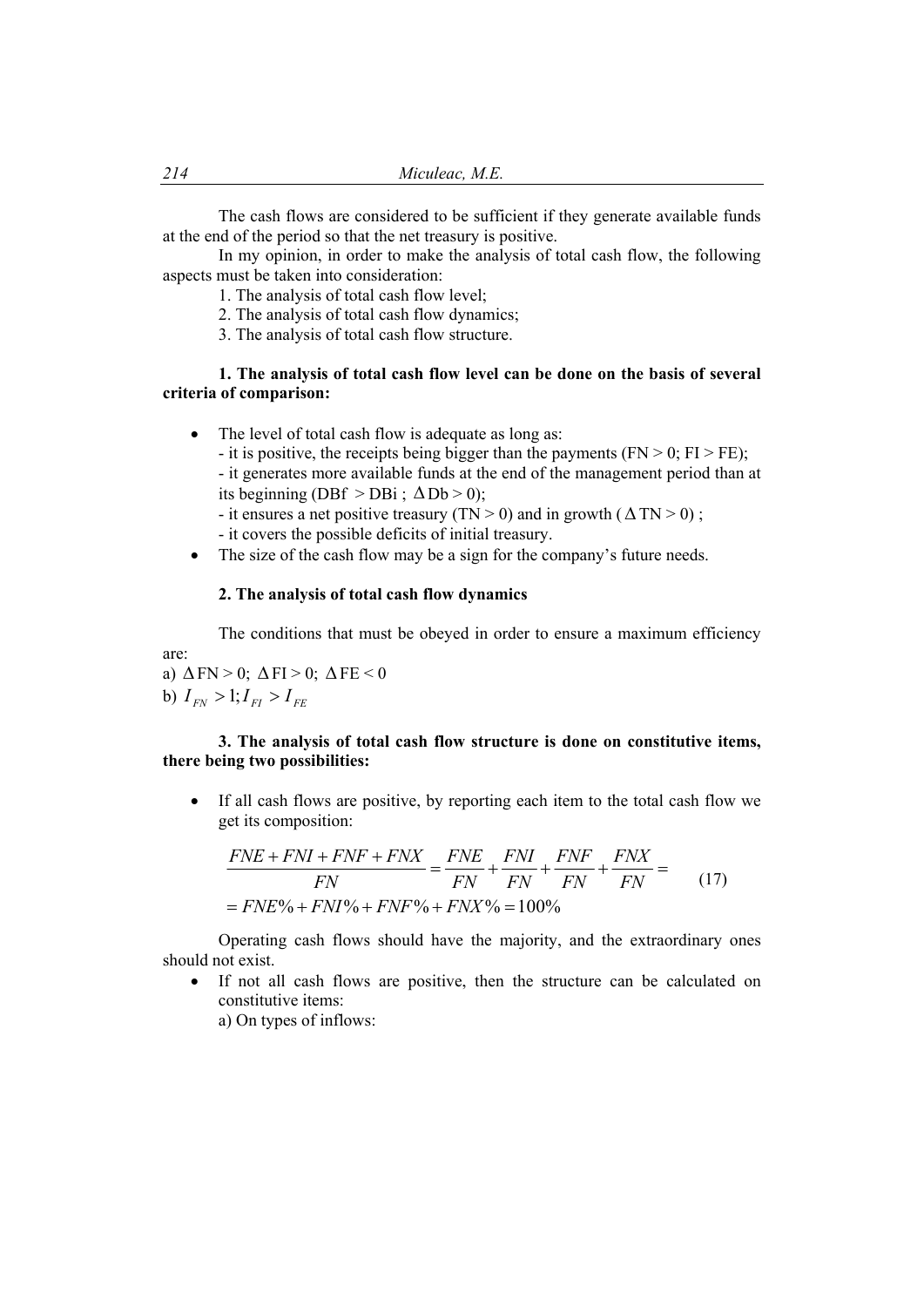$$
\frac{Ie + Ii + If + Ix}{FI} = \frac{Ie}{FI} + \frac{Ii}{FI} + \frac{If}{FI} + \frac{Ix}{FI} =
$$
  
=  $Ie\% + Ii\% + If\% + Ix\% = 100\%$  (18)

 The flows from operating and financing receipts should have the majority, while the investment and extraordinary ones should not exist.

b) On types of outflows:

$$
\frac{Ee + Ei + Ef + Ex}{EI} = \frac{Ee}{EI} + \frac{Ei}{EI} + \frac{Ef}{EI} + \frac{Ex}{EI} = (19)
$$

$$
= Ee\% + Ei\% + Ef\% + Ex\% = 100\%
$$

I consider that the flows from operating and investment payments should have the majority, those from financing should be as little as possible, while the extraordinary ones should not exist.

## **6. CONCLUSIONS**

The analysis of cash flows offers the possibility to establish and ensure the level of cash flows and current credits necessary to develop the operating activity, while ensuring a durable and dynamic financial equilibrium, with financing costs as reduced as possible.

For this purpose, it anticipates the value and periodicity of receipt and payment flows, their concordance with the level of owned resources, attracted or borrowed, compared to the estimated operating demands.

 The management of total cash flows has the task to offer useful information about the change in commercial company's financial situation, allowing the evaluation of their capacity to generate future cash flows within the operating, investment and financing activities, as well as the adequate use of these flows.

We conclude that the advantages of cash flows analysis are major:

- Information is necessary to establish a company's capacity to generate cash and cash equivalents on the three categories of activities: operation, investment, financing (Lala-Popa & Miculeac, 2010 )
- It increases the comparison degree of reporting the operation results between different companies because it eliminates the effects of using different accounting treatments for the same transactions and events.
- It gives the possibility to develop some valuation and comparison models of the updated value of future cash flows of different companies.

Possible future researches on this topic:

- analysis of cash flows from management operations;
- analysis of cash flows from capital operations;
- global analysis of cash flows using the profilograph method.